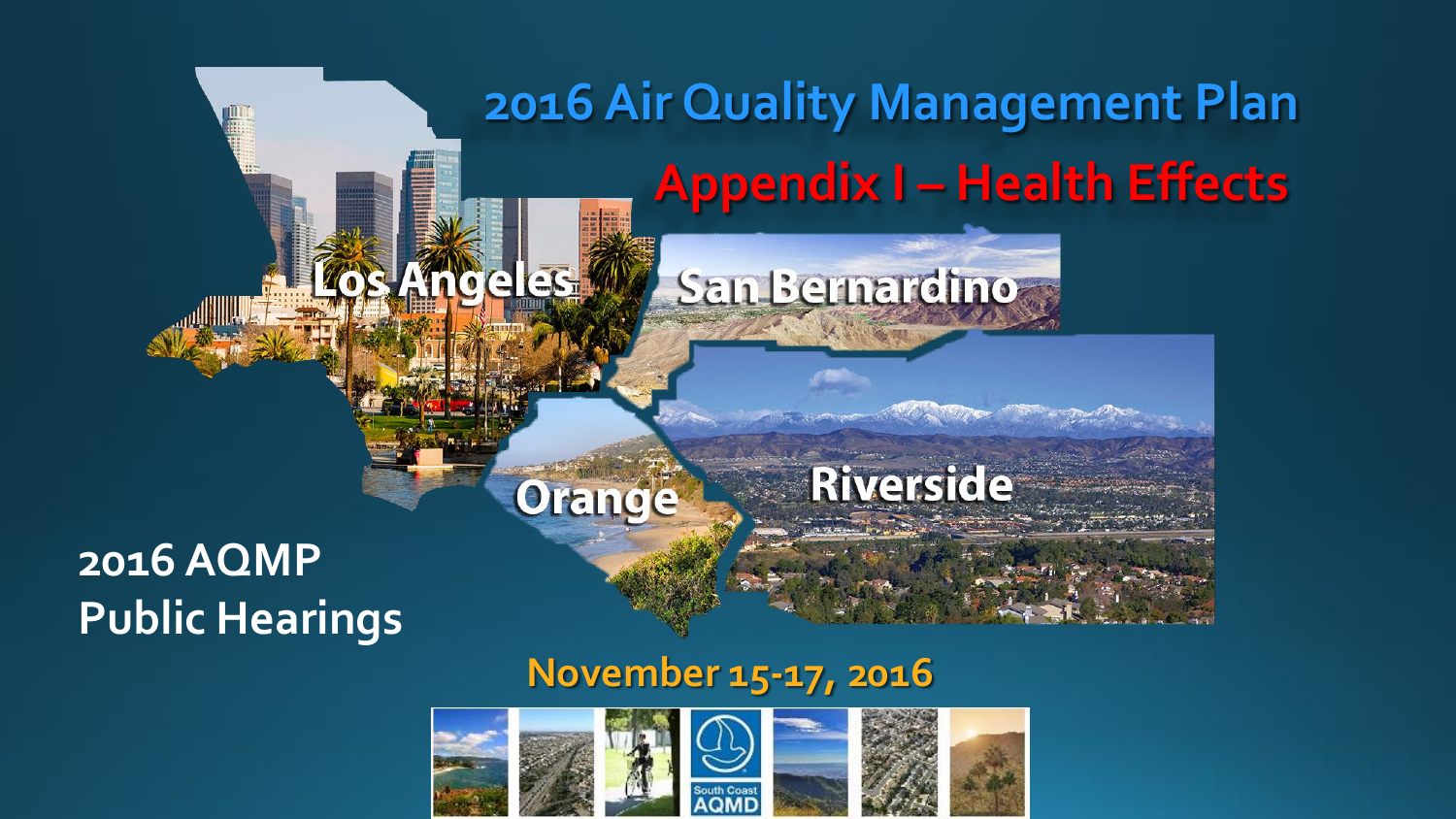## **Appendix I – Health Effects**

### Content

- $\checkmark$  Criteria pollutants
	- > Ozone, PM, CO, NO<sub>2</sub>, SO<sub>2</sub>, lead
- $\sqrt{T}$ Oxic air contaminants
- $\checkmark$  Summary of health effects
- $\checkmark$  Draws from scientific assessments and reviews by U.S. EPA and other agencies, with a supplemental literature review to search for scientific articles published since the latest U.S. EPA review

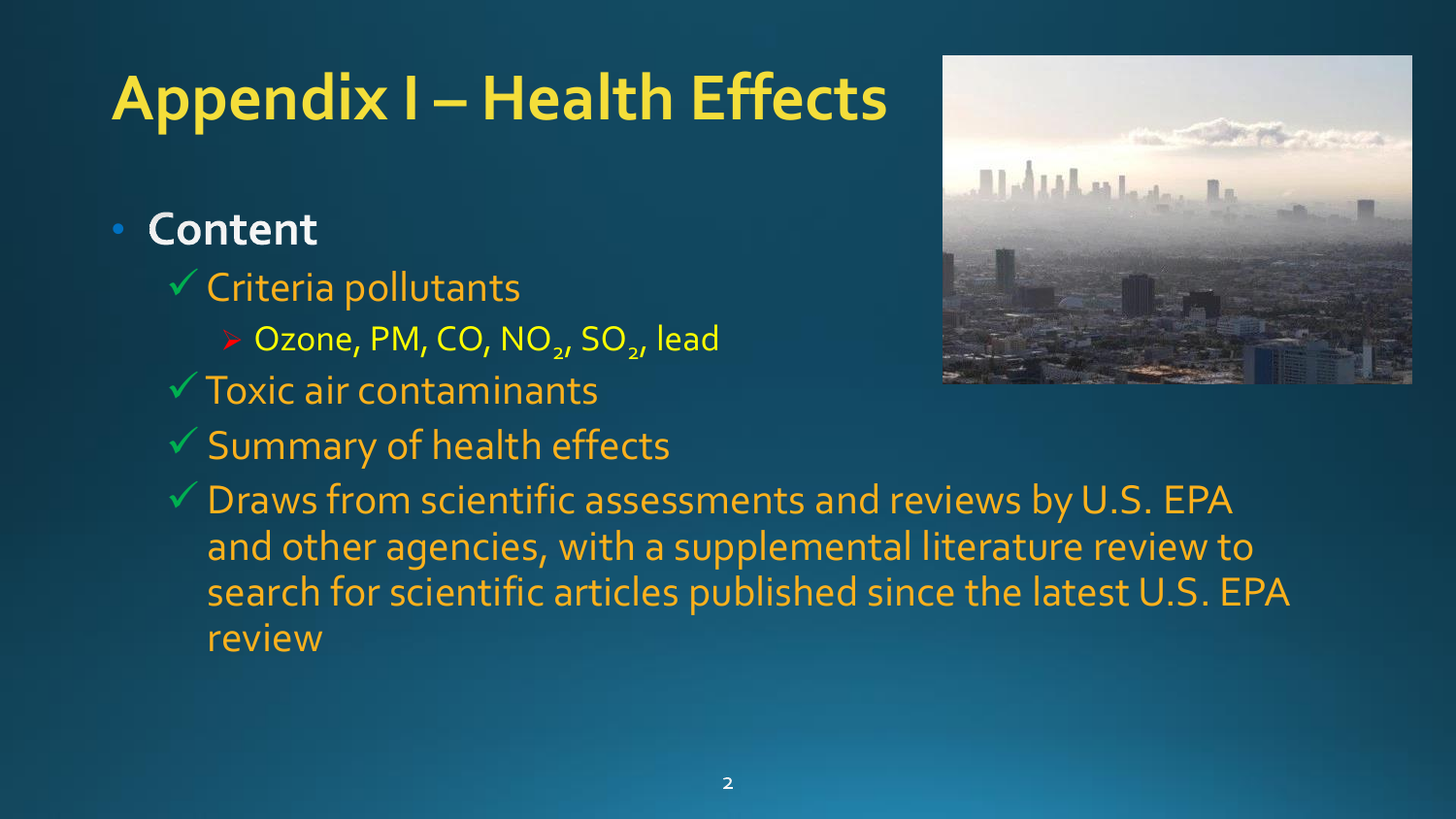### **Report on PM in South Coast**

- Prepared in conjunction with a public health agency\* (OEHHA)
	- $\checkmark$  Also prepared in consultation with CARB
- · Advisory Councilt
	- Formed late 2015: 15 members chosen by Governing Board and Advisory Groups
	- Convened August 2016: reviewed and discussed Appendix I draft document
- Report included within Appendix I of 2016 AQMP
	- $\checkmark$  Report modified to reflect Advisory Council and health agency comments received Circulated with Draft 2016 AQMP since July 2016

\* *California Health & Safety Code §40471* † *California Health & Safety Code §40471 and §40428*

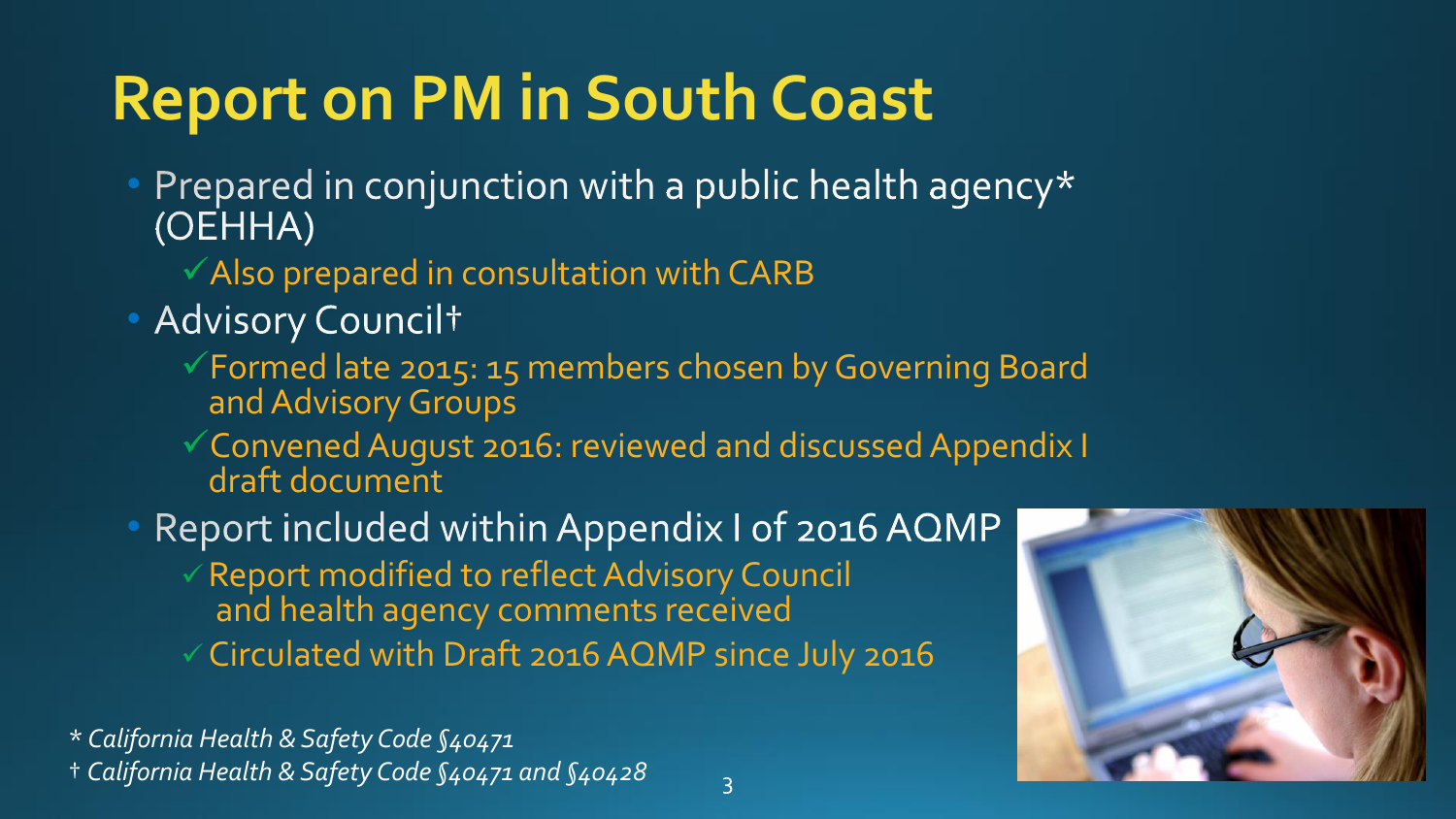### **Summary of Appendix I**

- Purpose: provide a brief overview of the effects observed and attributed to various air pollutants, and describe the health impacts of PM
- Greater focus on Ozone and PM
- Large body of scientific evidence shows adverse impacts of air pollution on human health
	- $\checkmark$  Toxicological studies
	- $\checkmark$  Epidemiological studies
	- $\checkmark$  Human experimental studies
- Some populations more sensitive to the effects of air pollution, e.g. based on age, genetic factors, health conditions, SES

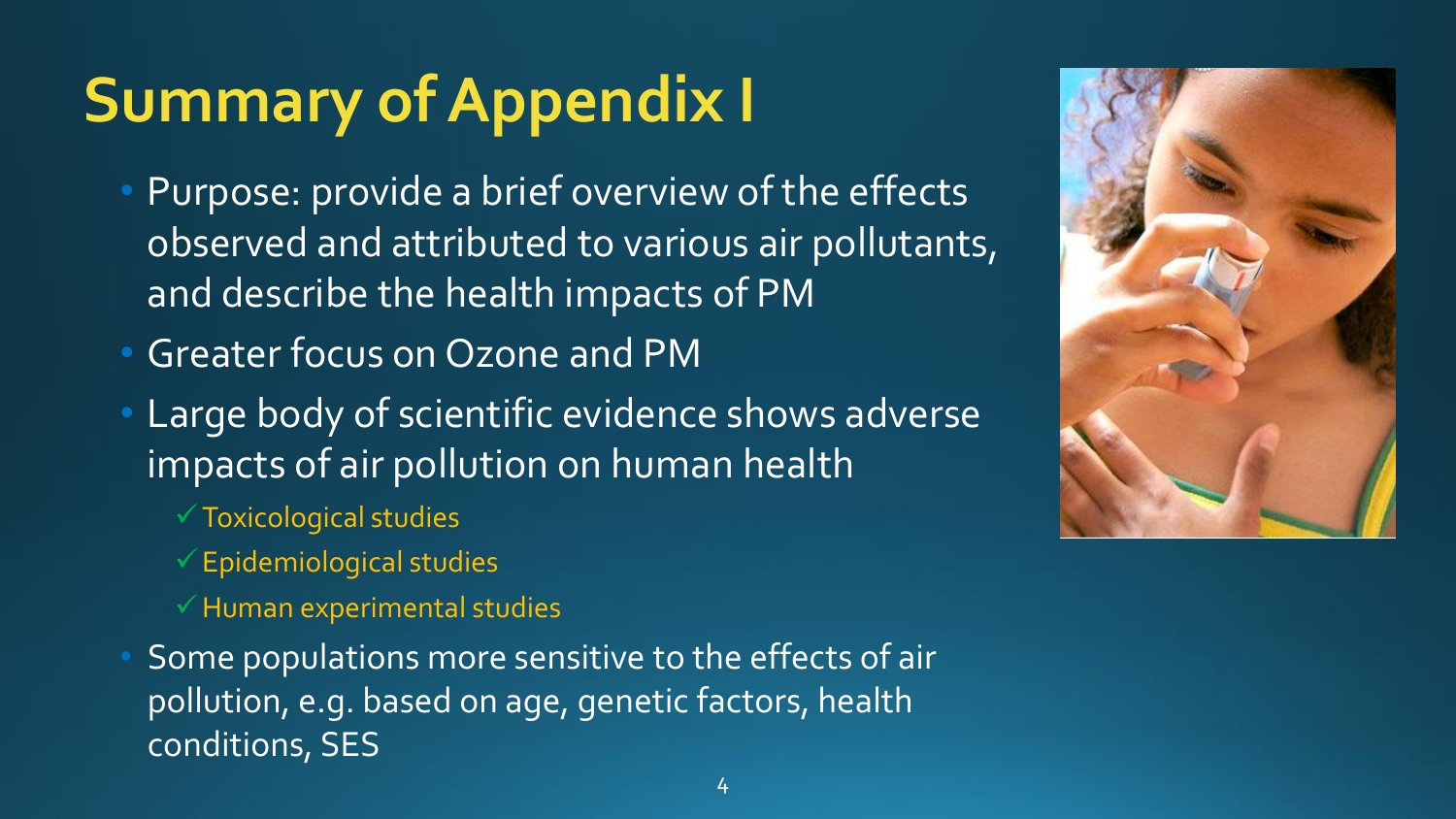

#### **EPA Causal Determinations of PM2.5**

#### **Based on 2009 Integrated Science Assessment**

| <b>Health Outcome</b>                 | <b>Short-Term Exposure</b>         | <b>Long-Term Exposure</b>           |
|---------------------------------------|------------------------------------|-------------------------------------|
| Cardiovascular effects                | Causal relationship                | Causal relationship                 |
| <b>Respiratory effects</b>            | Likely to be a causal relationship | Likely to be a causal relationship  |
| Mortality                             | Causal relationship                | Causal relationship                 |
| Reproductive and<br>Developmental     |                                    | Suggestive of a causal relationship |
| Cancer, Mutagenicity,<br>Genotoxicity |                                    | Suggestive of a causal relationship |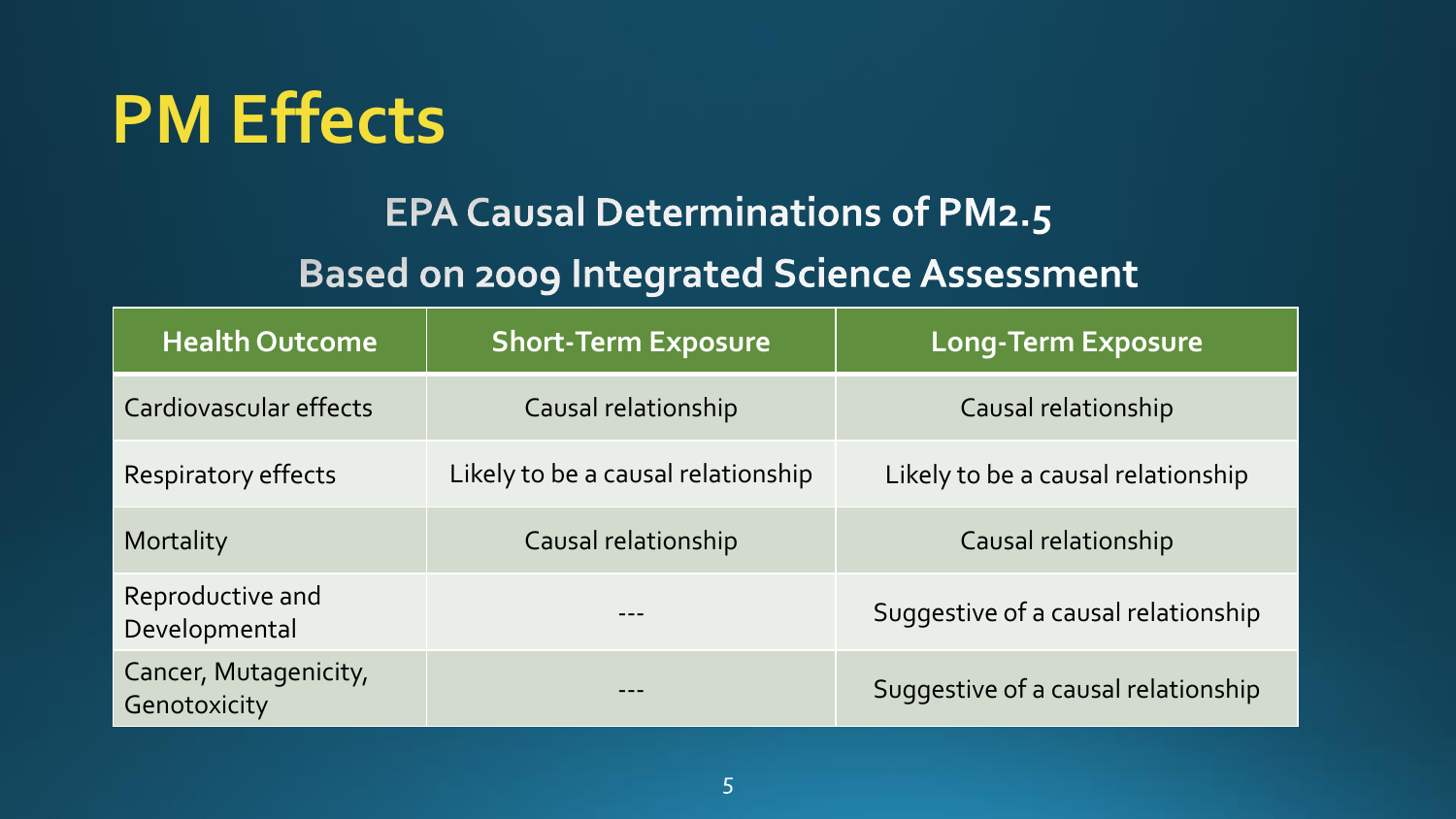### **Ozone Effects**

#### **EPA Causal Determinations of Ozone**

#### **Based on 2013 Integrated Science Assessment**

| <b>Health Outcome</b>             | <b>Short-Term Exposure</b>         | Long-Term Exposure                  |
|-----------------------------------|------------------------------------|-------------------------------------|
| <b>Respiratory effects</b>        | Causal relationship                | Likely to be a causal relationship  |
| Cardiovascular effects            | Likely to be a causal relationship | Suggestive of a causal relationship |
| Mortality                         | Likely to be a causal relationship | Suggestive of a causal relationship |
| Reproductive and<br>Developmental |                                    | Suggestive of a causal relationship |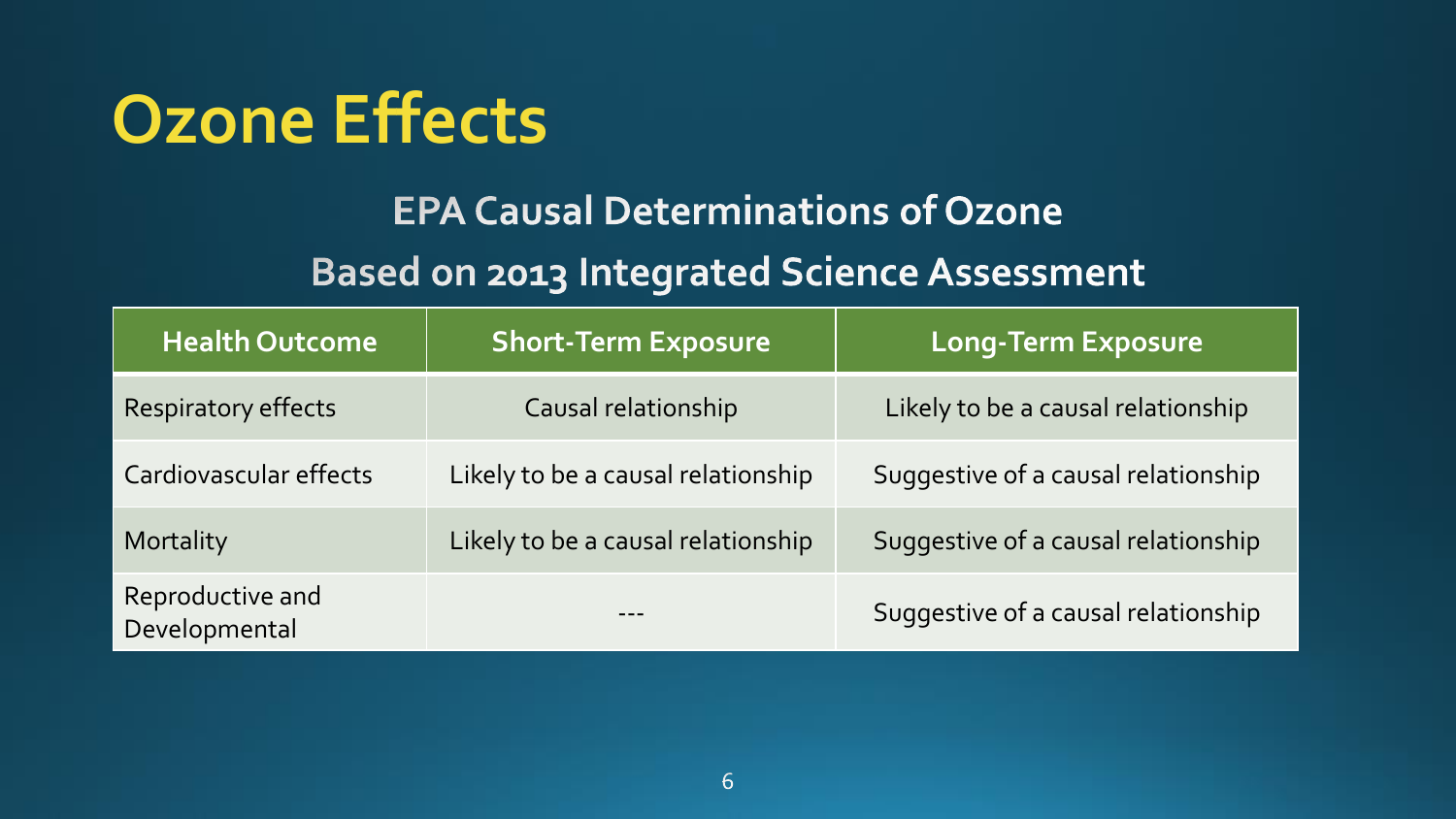## **Response to Comments on Appendix I**

| <b>Topic</b>          | <b>Action Taken</b>                                                                                                                                                                                                                                                                                                                                                                                                                                                                                                                                                                                                          |
|-----------------------|------------------------------------------------------------------------------------------------------------------------------------------------------------------------------------------------------------------------------------------------------------------------------------------------------------------------------------------------------------------------------------------------------------------------------------------------------------------------------------------------------------------------------------------------------------------------------------------------------------------------------|
| Purpose of Appendix I | Clarified the purpose of this document, and the role of the different agencies in the<br>assessment of the science and the implementation of plans to meet the standards.                                                                                                                                                                                                                                                                                                                                                                                                                                                    |
| <b>Toxics</b>         | Added brief discussion of VOCs<br>Added discussion of Advanced Collaborative Emissions Study (ACES) study in diesel PM<br>section                                                                                                                                                                                                                                                                                                                                                                                                                                                                                            |
| Ozone                 | Reorganized section and focused on health endpoints that were determined to have a<br>"causal" or "likely causal" relationship.<br>Expanded the discussion of sensitive populations.                                                                                                                                                                                                                                                                                                                                                                                                                                         |
| <b>PM</b>             | Reorganized section and focused on health endpoints that were determined to have a<br>"causal" or "likely causal" relationship. All health endpoints that were lower on the<br>causal determination scale were grouped into an "emerging areas of interest" section.<br>Expanded UFP section and moved it to be within the PM section.<br>Expanded the discussion of sensitive populations<br>Reworked summary to focus on the main points of the section. A section for "Estimates<br>of the Health Burden of PM in the SCAB" has been added as well as mortality and<br>morbidity numbers from the socioeconomic analysis. |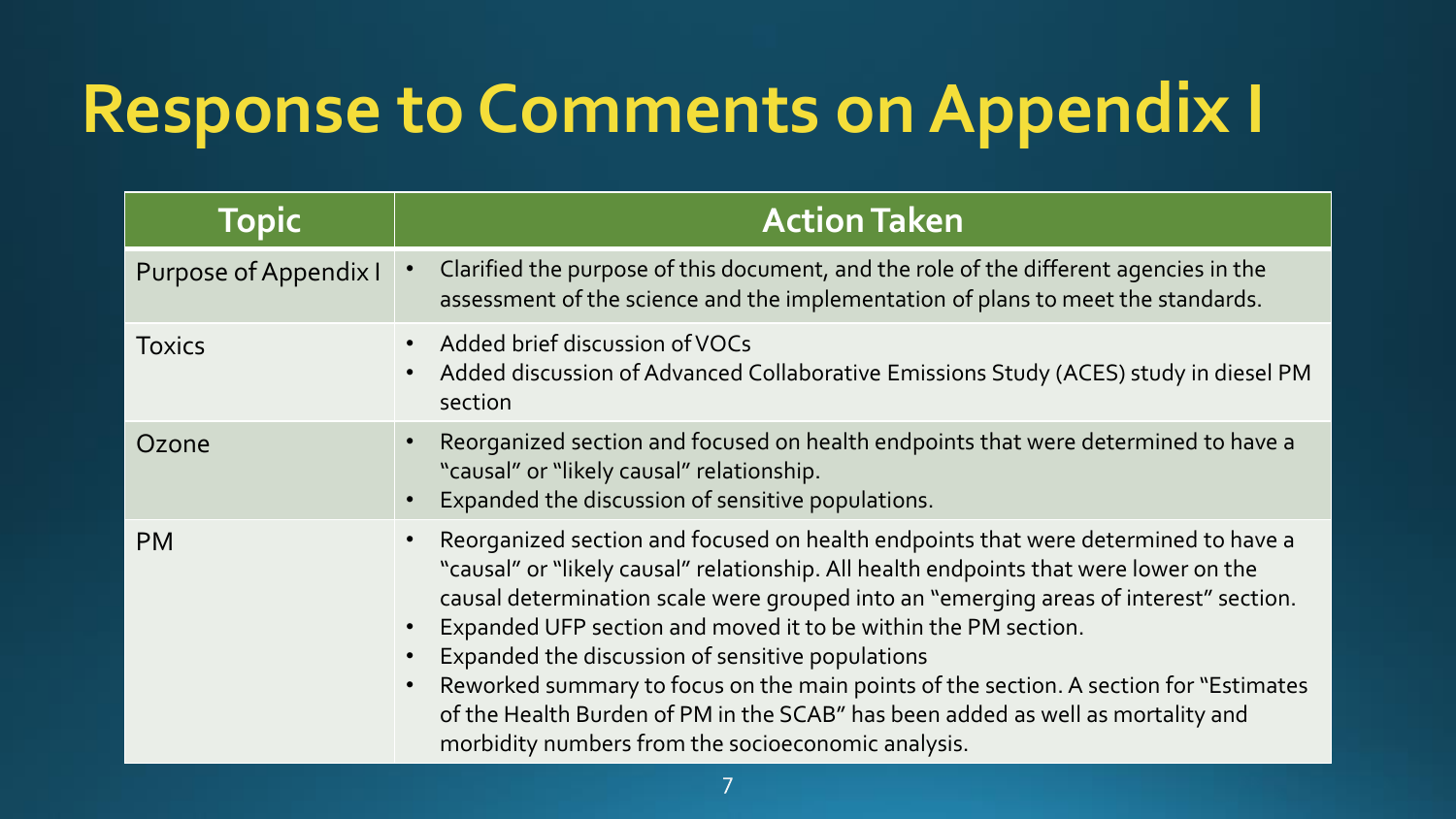## **Response to Comments on Appendix I**

| <b>Topic</b>                                                                               | <b>Action Taken</b>                                                                                                                                                                                                                |
|--------------------------------------------------------------------------------------------|------------------------------------------------------------------------------------------------------------------------------------------------------------------------------------------------------------------------------------|
| No health risk<br>associated with PM in<br>California                                      | U.S. EPA's causal determinations were summarized. A large body of scientific<br>evidence, including studies conducted in California, associate air pollution to health<br>risks.                                                   |
| Potential<br>confounding by<br>smoking not<br>addressed in studies<br>of PM health effects | The majority of the studies discussed adjusted for the potential confounding effect of<br>smoking. Text was added to the Appendix I to clarify when studies adjusted for<br>smoking, particularly the studies of PM and mortality. |
| Health effects of<br>odors not discussed                                                   | Staff will provide a brief discussion of health effects of odors, per request.                                                                                                                                                     |